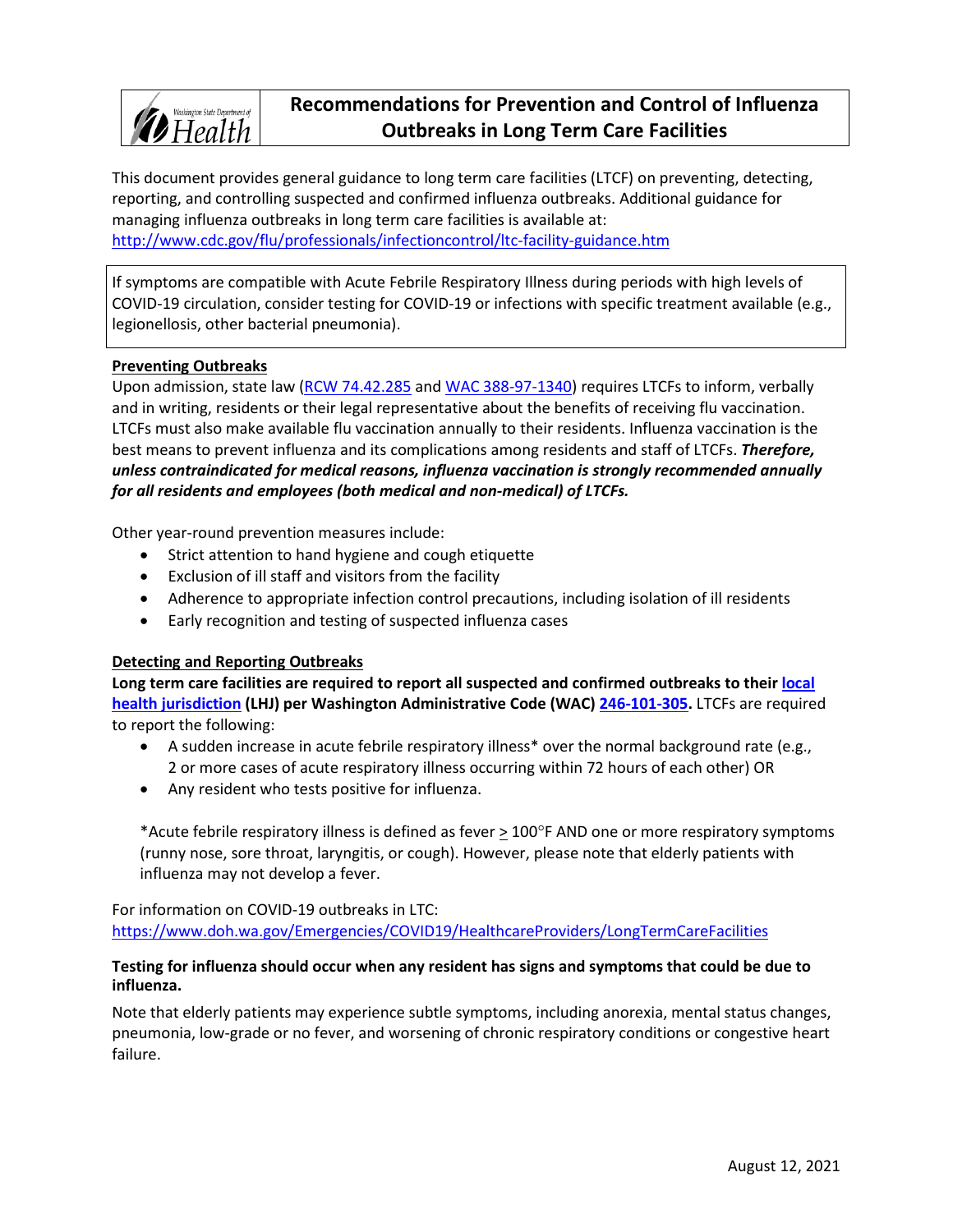If symptoms are compatible with other agents during periods with high levels of respiratory virus infections, consider testing for COVID-19 or infections with specific treatment available (e.g., legionellosis, other bacterial pneumonia).

When influenza is circulating in the surrounding community of the LTCF, a high index of suspicion should be maintained.

State influenza surveillance data are available at: <http://www.doh.wa.gov/Portals/1/Documents/5100/420-100-FluUpdate.pdf>

#### **Controlling Outbreaks**

If there is one laboratory-confirmed influenza positive case along with other cases of respiratory infection in a LTCF, an influenza outbreak might be occurring. In general, the measures in the following checklist should be implemented once an outbreak of influenza has been identified in a LTCF.

These recommendations do not supersede those of the local health jurisdiction. Always report a suspected or confirmed respiratory illness outbreak to local public health.

Note that an influenza outbreak can generally be considered over 7 days from the last onset (the clock starts again with each new onset).

Remember that the time from when a person is exposed to flu to development of symptoms is about 1 to 4 days, with an average of 2 days.

Most healthy adults are able to infect others beginning 1 day **before** symptoms develop and up to 5 to 7 days **after** becoming sick. Some people, especially those with weakened immune systems, may be infectious for longer. <https://www.cdc.gov/flu/keyfacts.htm>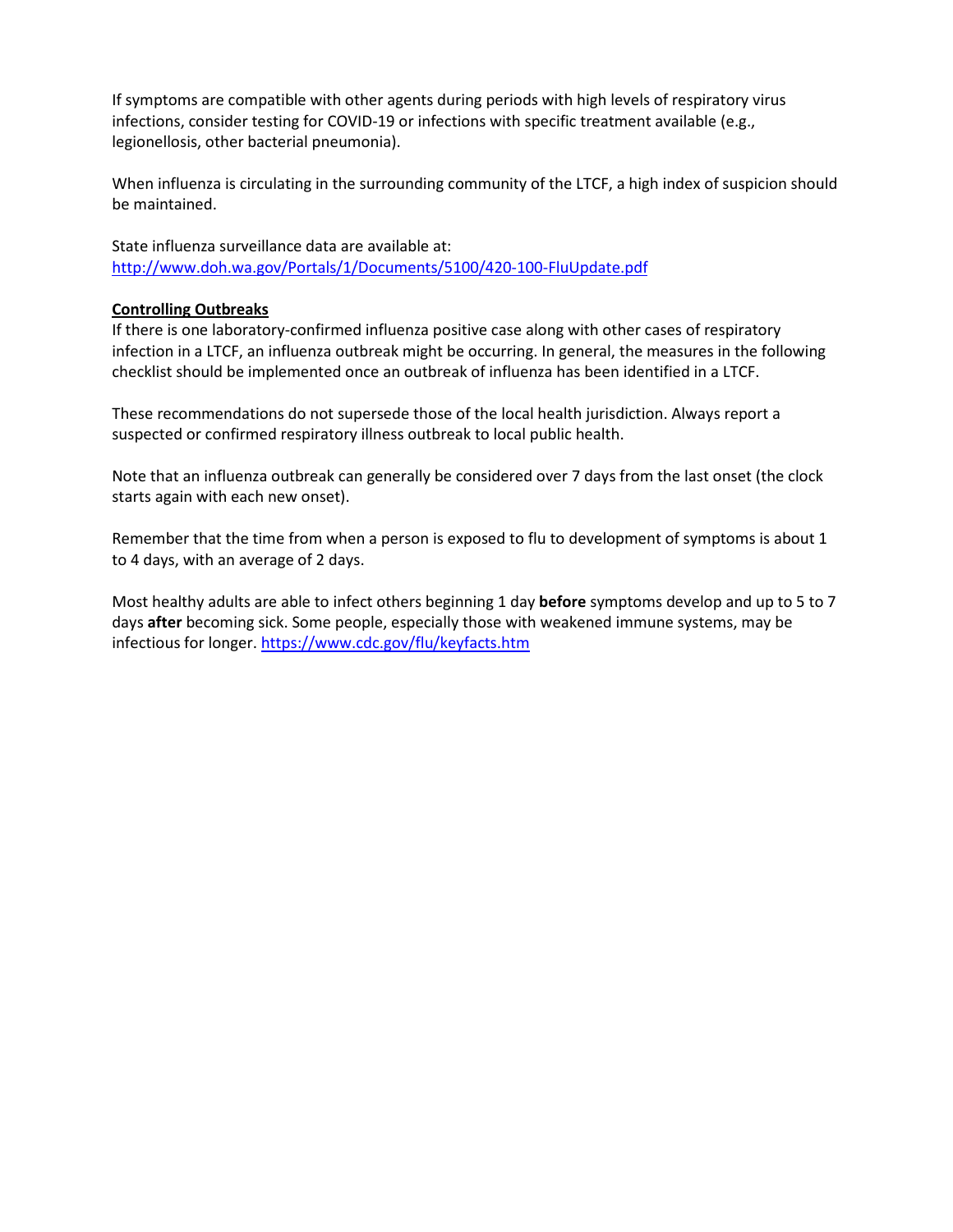

## **Checklist for Controlling Influenza Outbreaks in Long Term Care Facilities**

| <b>Recommendations</b>                                                                                                                                                                                                                                                                                                                                                                                                                                        | Recommended<br>By LHJ | Implemented<br><b>By Facility</b> |
|---------------------------------------------------------------------------------------------------------------------------------------------------------------------------------------------------------------------------------------------------------------------------------------------------------------------------------------------------------------------------------------------------------------------------------------------------------------|-----------------------|-----------------------------------|
| <b>Ill Residents</b>                                                                                                                                                                                                                                                                                                                                                                                                                                          |                       |                                   |
| Administer antiviral treatment to all residents or staff with suspected or confirmed<br>influenza according to current CDC recommendations. Do not wait for laboratory<br>results to initiate treatment. Note that the usual first line treatment is oseltamivir 75<br>mg twice daily for five days.<br>https://www.cdc.gov/flu/professionals/antivirals/summary-clinicians.htm                                                                               |                       |                                   |
| Implement droplet precautions in addition to standard precautions for suspected or<br>confirmed cases for 7 days after illness onset or until 24 hours after resolution of<br>fever and respiratory symptoms, <i>whichever is longer</i> . Staff should wear a <i>facemask</i><br>when entering the room of a patient with suspected or confirmed influenza.                                                                                                  |                       |                                   |
| HCP should wear respiratory protection equivalent to a fitted N95 filtering facepiece<br>respirator or equivalent N95 respirator (e.g., powered air purifying respirator,<br>elastomeric) during aerosol-generating procedures.<br>https://www.cdc.gov/flu/professionals/infectioncontrol/healthcaresettings.htm                                                                                                                                              |                       |                                   |
| Restrict ill residents to their rooms. If private rooms are not available, consider other<br>placement options such as cohorting ill residents with the same condition, or ensuring<br>at least 3 feet of separation and a physical barrier (e.g., curtain) between ill and well<br>roommates.                                                                                                                                                                |                       |                                   |
| Ill residents who must leave their room should wear a facemask and be instructed to<br>cover coughs and sneezes.                                                                                                                                                                                                                                                                                                                                              |                       |                                   |
| If requested by the local health jurisdiction, obtain specimens for viral culture or PCR<br>on a subset of residents and/or staff with most recent onset of illness. Upon local<br>health jurisdiction approval, specimens can be submitted to the Washington State<br>Public Health Laboratories (PHL) for influenza testing free of charge per instructions<br>available at: http://www.doh.wa.gov/Portals/1/Documents/pubs/301-018-InfluenzaTestingPHL.pdf |                       |                                   |
| <b>Staff</b>                                                                                                                                                                                                                                                                                                                                                                                                                                                  |                       |                                   |
| Exclude ill staff, including volunteers, from work for at least 24 hours after resolution<br>of fever* (without the use of fever-reducing medications). Those with ongoing<br>respiratory symptoms should be evaluated to determine appropriateness of contact<br>with patients.                                                                                                                                                                              |                       |                                   |
| Designate staff to care for ill residents and others to care for well residents and<br>minimize staff movement between areas in the facility with illness and areas not<br>affected by the outbreak. Consider setting up a separate break room for staff caring<br>for ill residents, and disinfect surfaces used by all staff (such as time clocks) or set up<br>an interim system to avoid contamination of shared surfaces.                                |                       |                                   |
| <b>Vaccination</b>                                                                                                                                                                                                                                                                                                                                                                                                                                            |                       |                                   |
| Administer influenza vaccine to all previously unvaccinated residents and staff<br>according to ACIP guidelines. https://www.cdc.gov/vaccines/hcp/acip-recs/vacc-<br>specific/flu.html                                                                                                                                                                                                                                                                        |                       |                                   |
| <b>Administration of Chemoprophylaxis</b>                                                                                                                                                                                                                                                                                                                                                                                                                     |                       |                                   |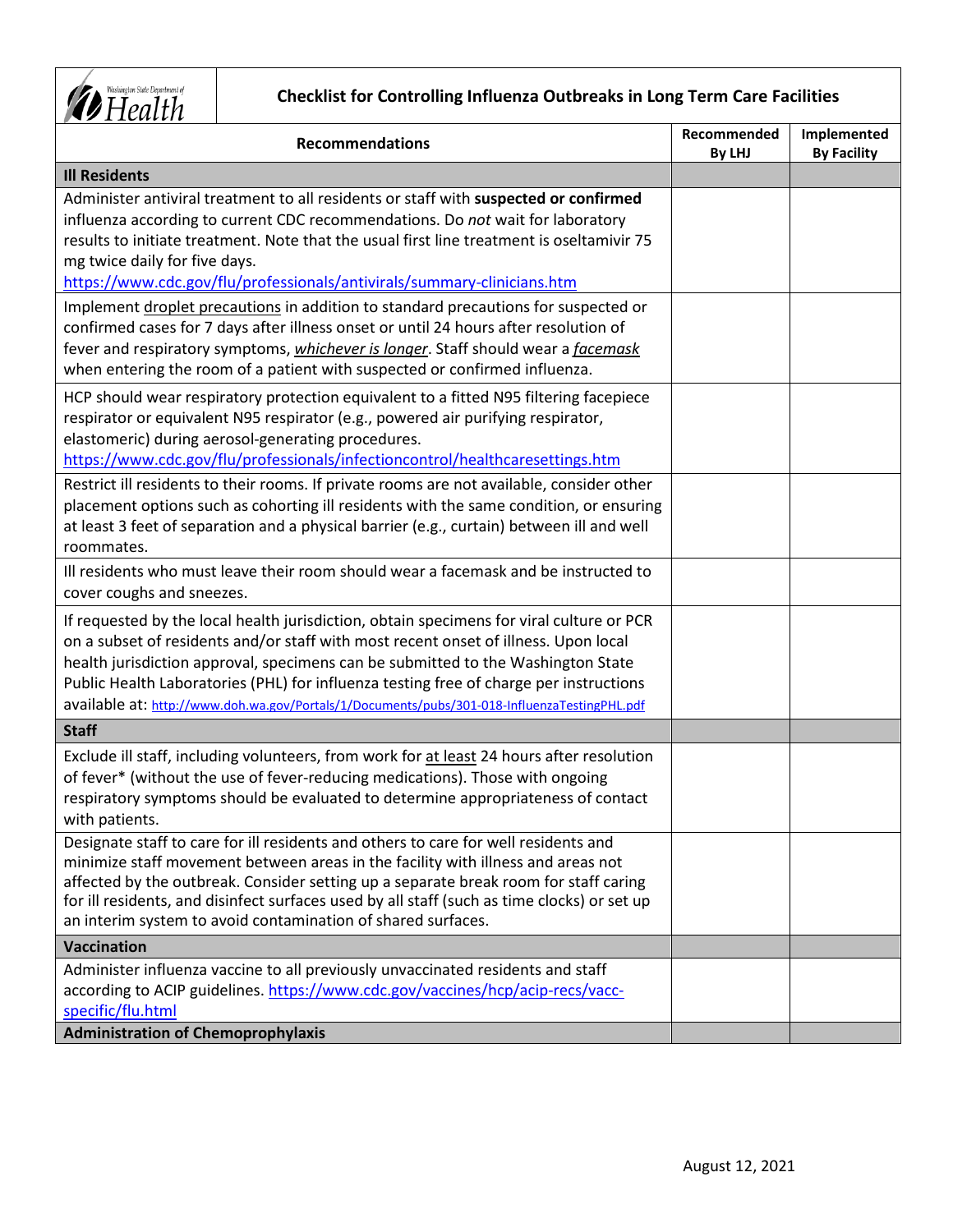| When at least 2 patients are ill within 72 hours of each other and at least one resident      |  |
|-----------------------------------------------------------------------------------------------|--|
| has laboratory-confirmed influenza, administer chemoprophylaxis to all non-ill                |  |
| residents regardless of vaccination status. (Remember that ill persons should receive         |  |
| antiviral treatment.) Note that the usual chemoprophylaxis dose is Oseltamivir 75 mg          |  |
| once daily for a minimum of 2 weeks, continuing for at least 7 days after identification      |  |
| of last known case.                                                                           |  |
|                                                                                               |  |
| Priority for chemoprophylaxis can be given to residents in the same area of the facility      |  |
| as the cases. However, since staff and residents may spread influenza to residents on         |  |
| other units, floors, or buildings of the same facility, all non-ill residents are             |  |
| recommended to receive antiviral chemoprophylaxis to control influenza outbreaks.             |  |
| CDC antiviral guidance is available here:                                                     |  |
| http://www.cdc.gov/flu/professionals/antivirals/summary-clinicians.htm                        |  |
| Note: Persons who develop acute respiratory illness >72 hours after beginning                 |  |
| antiviral chemoprophylaxis should be immediately tested for influenza and reported to         |  |
| the LHJ.                                                                                      |  |
| Consider administering chemoprophylaxis to previously unvaccinated staff. In                  |  |
| addition, chemoprophylaxis may be considered for all employees, regardless of their           |  |
| influenza vaccination status, if indications exist that the outbreak is caused by a strain    |  |
| of influenza virus that is not well matched by the vaccine. Consult local public health.      |  |
| <b>Education/Hand Hygiene</b>                                                                 |  |
| Educate staff, residents and visitors regarding outbreak and control measures.                |  |
| Remind them about the need for hand and respiratory hygiene. Post signs alerting              |  |
| staff, residents and visitors to the outbreak.                                                |  |
| <b>Resident Movement/Admissions/Transfers</b>                                                 |  |
| Limit large group activities in the facility and consider serving all meals in rooms if the   |  |
| outbreak is widespread.                                                                       |  |
| Do not move residents to other wards or facilities unless medically indicated. If             |  |
| residents are transferred, provide the receiving facility with healthcare information for     |  |
| the resident and let the receiving facility know of the influenza outbreak so that the        |  |
| resident may be appropriately monitored for symptoms and/or treated if ill.                   |  |
| As long as appropriate infection control measures are maintained, facilities can admit        |  |
| new residents. It is important to inform potential new residents of the outbreak so           |  |
| they may choose whether to postpone their admission. In determining whether to                |  |
| admit residents, facility leadership should consider the capability and capacity to safely    |  |
| care for residents. Appropriate infection prevention precautions and influenza                |  |
| measures must be maintained.                                                                  |  |
| <b>Visitors</b>                                                                               |  |
| Exclude ill visitors from the facility.                                                       |  |
| Alert visitors to wear masks and of the need for good hand washing with soap and              |  |
| water while visiting a resident ill with influenza-like illness.                              |  |
| Limit visitation until the outbreak is over                                                   |  |
| <b>Active Surveillance / Communication</b>                                                    |  |
| Initiate active daily surveillance for influenza-like illness (ILI) among residents and staff |  |
| until 1 week after last onset of illness. Record illnesses on line list provided.             |  |
|                                                                                               |  |
| Report outbreak to DSHS or other licensor.                                                    |  |
| Communicate with the local health jurisdiction daily.                                         |  |

\*Healthcare providers with confirmed or suspected influenza should not care for patients in Protective Environments such as stem cell transplant patients until 7 days from symptom onset or until resolution of symptoms, whichever is longer.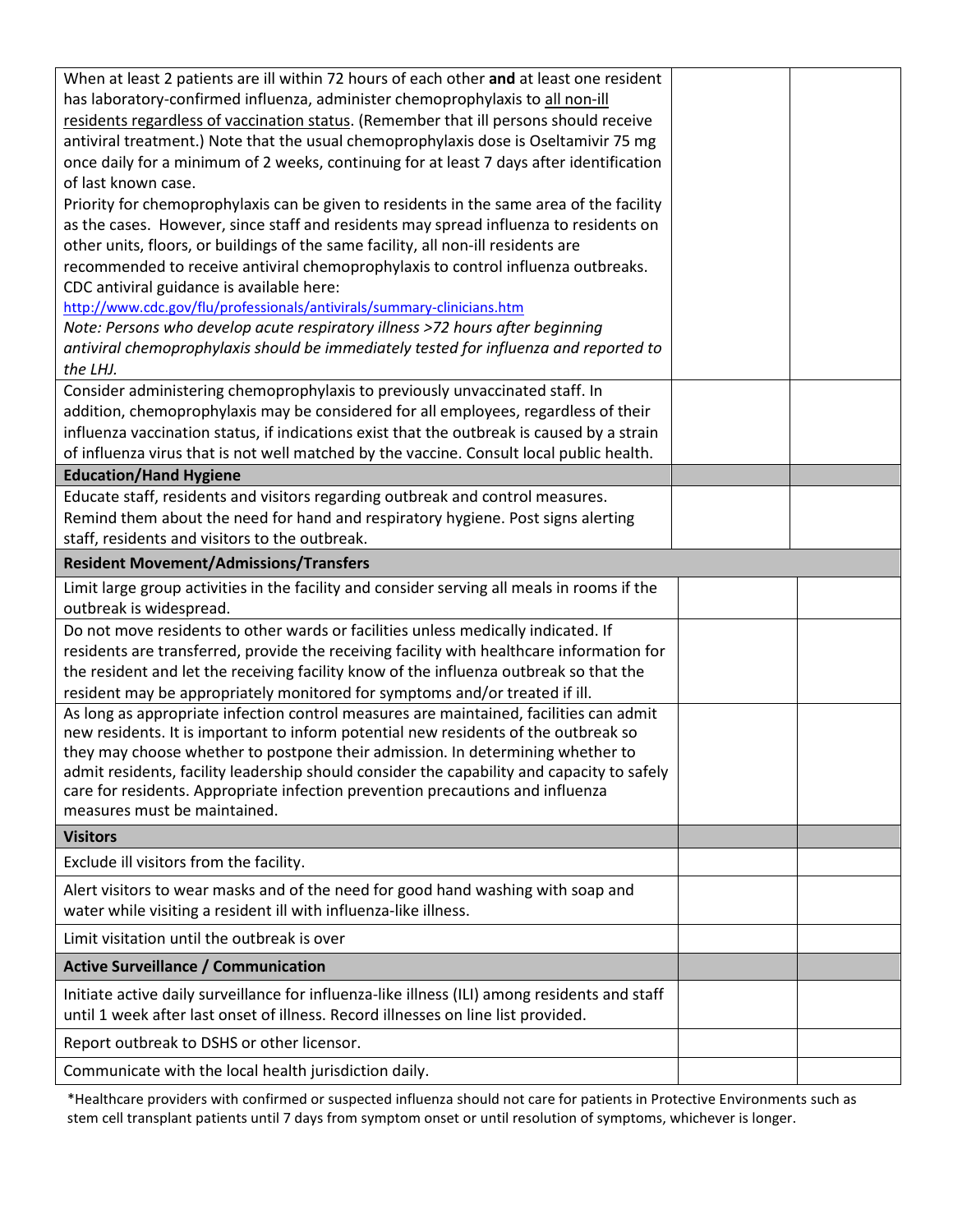#### **Resources:**

CDC. Guidance on Influenza Outbreak Management in Long Term Care Facilities: <http://www.cdc.gov/flu/professionals/infectioncontrol/ltc-facility-guidance.htm>

CDC. Guidance on Infection Control in Healthcare Facilities: <http://www.cdc.gov/flu/professionals/infectioncontrol/>

CDC. Prevention and control of seasonal influenza with vaccines: recommendations of the Advisory Committee on Immunization Practices—United States, 2017–2018 Influenza Season. MMWR 2017; 66(2):1-20. Available at: <https://www.cdc.gov/mmwr/volumes/66/rr/rr6602a1.htm>

CDC. Antiviral Drugs: Recommendations of the Advisory Committee on Immunization Practices (ACIP): Information for Health Care Professionals.

<http://www.cdc.gov/flu/professionals/antivirals/index.htm>

#### **Educational Resources:**

Centers for Disease Control and Prevention materials: <https://www.cdc.gov/flu/resource-center/freeresources/print/index.htm>

Cover your cough materials: <http://www.cdc.gov/flu/protect/covercough.htm>

Knock Out Flu educational materials from the Washington State Department of Health: <https://www.doh.wa.gov/YouandYourFamily/IllnessandDisease/Flu>

Knock Out Flu: Think of It as Essential toolkit:

<https://coronavirus.wa.gov/partner-toolkit/knock-out-flu-think-it-essential>

Wash Your Handsington materials:

<https://www.doh.wa.gov/YouandYourFamily/IllnessandDisease/Flu/WashYourHandsingTon>